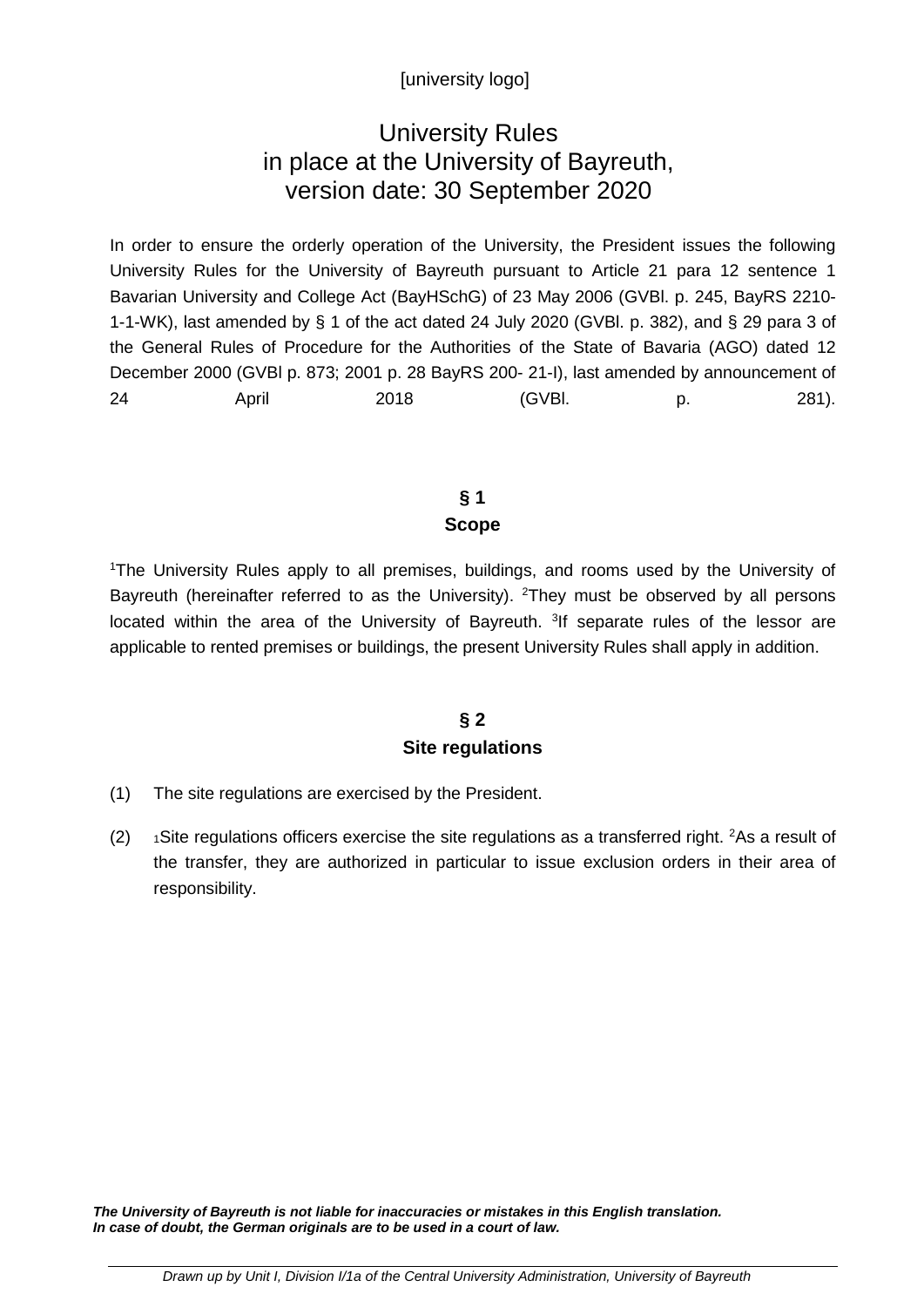- (3) The following members of the University are the President's site regulations officers:
	- 1. the official members of the teaching staff in the classrooms they use,
	- 2. the managers/ chairpersons of the institutes for the area covered by each institute,
	- 3. the deans for those rooms of their department that are assigned to the department for direct use,
	- 4. the chairpersons of meetings during meetings of the University's collegial bodies and its committees,
	- 5. members of the University commissioned by the President in general or in individual cases,
	- 6. the head of Buildings & Grounds Maintenance or those assigned by him or her (e.g. security service),
	- 7. staff members responsible for matters relating to the site regulations according to the allocation of duties,
	- 8. every employee in the area of work assigned to him or her.
- (4) In exercising the site regulations, the President and the site regulations officers are represented under the terms of the general provisions.
- (5) The decisions and measures taken by the President or his or her deputy in exercising the site regulations shall in all cases take precedence over those of the site regulations officers.

# **§ 3 Opening hours**

(1) 1Unless other arrangements have been made, the buildings of the University of Bayreuth are generally open at the times listed below:

Monday - Friday: 7:00 a.m. - 10:00 p.m., Saturday: 8:00 a.m. - 6:00 p.m.

<sup>2</sup>The opening hours may be changed due to closure. <sup>3</sup>Different provisions in the individual buildings, e.g. during the semester break, are possible and are determined separately. <sup>4</sup> Outside these times, the buildings must always be kept locked. <sup>5</sup> The outer doors must be locked immediately after entering or leaving the building. <sup>6</sup>In exceptional cases, general business outside opening hours is regulated by the institutes and research groups on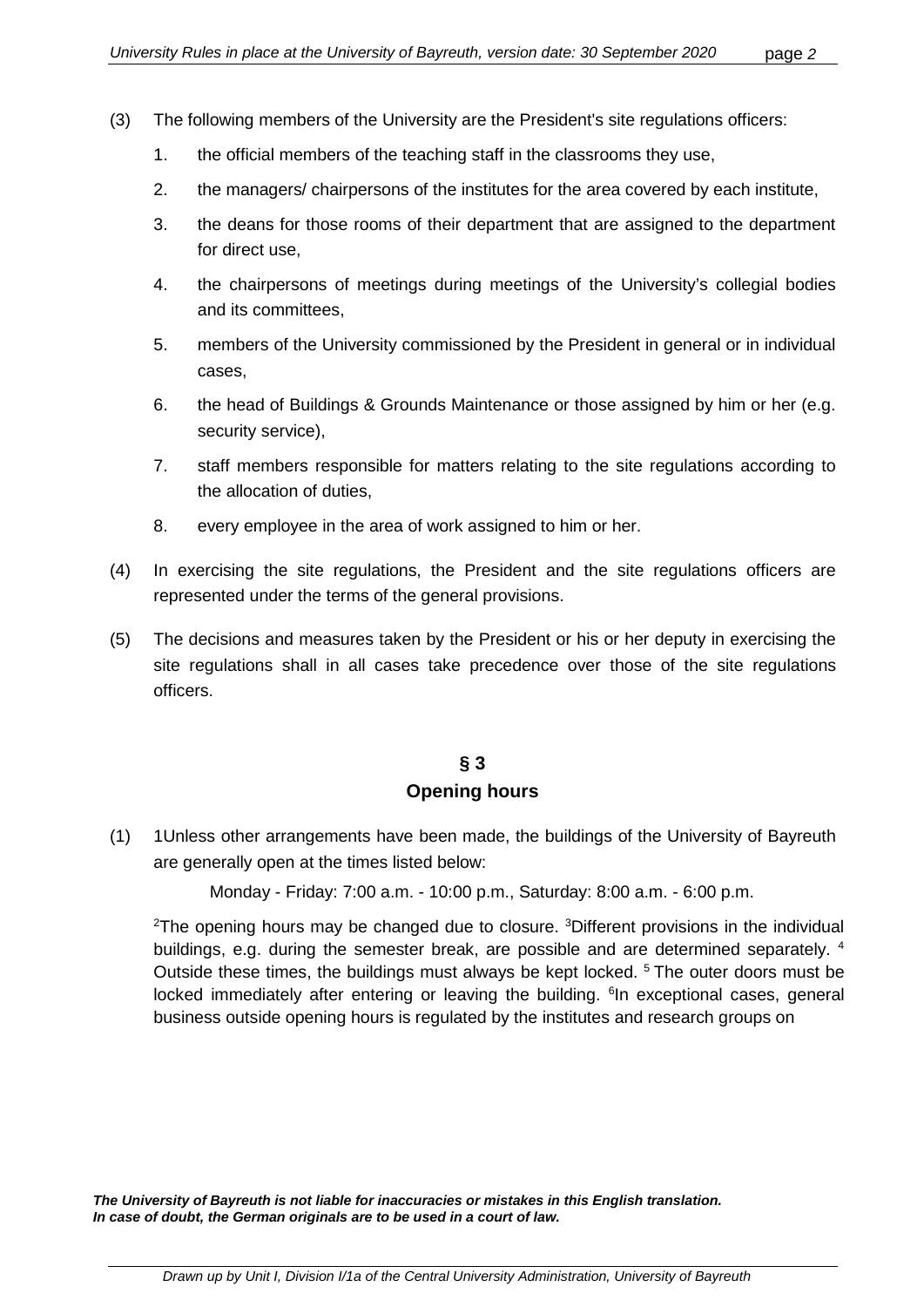their own responsibility; Buildings & Grounds Maintenance must be informed. 7 They shall ensure that the buildings are kept closed and that the security of the building and its facilities is ensured. <sup>8</sup> All other buildings outside the main university campus (whether state-owned or rented), e.g. the Kulmbach Campus, Iwalewahaus, Dr.-Hans-Frisch-Straße, Hugo-Rüdel-Straße, Schloss Thurnau, Nürnberger Straße and Prieserstraße, are opened and closed independently and on the sole responsibility of the building users.

(2) 1Site regulations officers, representatives of Buildings & Grounds Maintenance, and the security companies can find out the name of persons who are found in the buildings or on the university grounds outside the opening hours and, if necessary, ask them to leave the buildings and the university grounds. <sup>2</sup>Special occurrences are documented and the representative of Buildings & Grounds Maintenance is informed accordingly.

# **§ 4 Security, safety and order**

- $(1)$  1The University's buildings and various sections of buildings may only be used within the scope of the following provisions and in principle only for service and teaching purposes and in accordance with the University's duties (see Art. 2 para 1 BayHSchG). <sup>2</sup>Staff members and visitors must always treat the premises, buildings, and other facilities of the University of Bayreuth with care, keep them in good condition, and avoid damage and contamination.
- (2) Escape routes and emergency access roads must be kept clear at all times.
- $(3)$  1All members of the University are obligated to take steps to prevent damage of any kind, especially through fire, theft, or burglary, and to ensure that all technical equipment is used properly. <sup>2</sup>Any unauthorized removal, handling, or damage to equipment of any kind will be prosecuted under civil and criminal law.
- (4) After the end of each course, the lecture rooms must be vacated; in particular, the cleaning staff must not be hindered.
- $(5)$  1Smoking is not permitted in the University of Bayreuth's buildings. <sup>2</sup>This also applies to the use of electric cigarettes (vaping). <sup>3</sup>The legal provisions concerning the protection of health (Health Protection Act - GSG) apply.
- (6) Bringing food or drinks into libraries or classrooms or consuming them there is prohibited.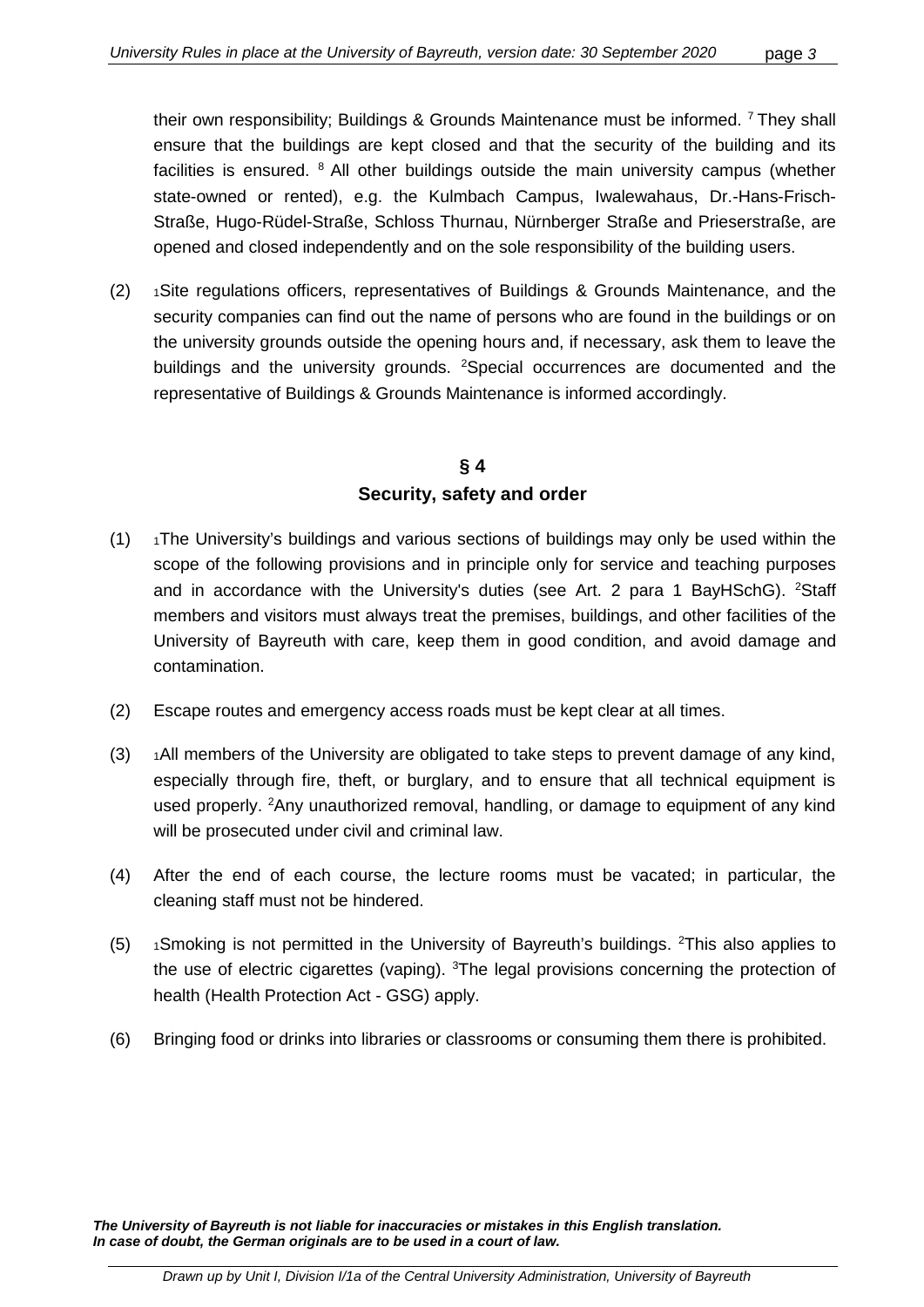- (7) 1Cleanliness must be ensured in all rooms, corridors, stairways, courtyards, and especially in the lavatories. <sup>2</sup>Waste of any kind may only be thrown into the waste containers set up for this purpose.
- $(8)$  1In case of rain, storm, or snow, the windows have to be closed in time. <sup>2</sup>The users of the rooms are liable for any breakage of window glass, water damage, or other consequential damage. 3 Any open windows must be secured.
- $(9)$  1The authorized persons are responsible for locking the institute and seminar rooms, offices, etc. and for the safe storage of valuables, as well as for switching off the lights and closing the windows when leaving the rooms. <sup>2</sup>The forcible opening of doors and windows is prohibited.
- (10) Any damages or defects found, or any irregularities or special occurrences, must be reported immediately to Buildings & Grounds Maintenance via the website [https://www.zt.uni-bayreuth.de/de/stoerungen/index.php;](https://www.zt.uni-bayreuth.de/de/stoerungen/index.php) urgent malfunctions must be reported by phone: - 2117.
- $(11)$  1Bringing bicycles inside buildings is prohibited. <sup>2</sup>Bicycles are to be parked in the designated areas. <sup>3</sup>Parking at or in front of the entrances is not permitted. <sup>4</sup>Any bicycles standing there may be removed at a charge to their owner. <sup>5</sup>The University of Bayreuth is only liable for damage caused in connection with the removal of bicycles in the case of intent and gross negligence. <sup>6</sup>Removed bicycles will be kept for a period of four weeks and handed over to the person who can prove that he/she is the rightful owner. <sup>7</sup>After this period, the bicycles can be recycled or disposed of in favour of the State of Bavaria.
- $(12)$  1Motor vehicles may only be parked in the spaces provided for this purpose. <sup>2</sup>Parking mopeds, scooters, motor vehicles, or objects in buildings, especially in cellars, cellar corridors, entrances and passages, is prohibited for reasons of fire protection; the same applies to green areas. <sup>3</sup>The University of Bayreuth's traffic and parking regulations must be observed.
- (13) 1Dogs are only allowed on the premises of the University of Bayreuth if they are kept on a leash. <sup>2</sup>The University Governing Board may permit exceptions to the obligation to keep one's dog on a leash in certain cases. <sup>3</sup>In particular, exceptional cases include rescue dogs or dogs used by the state police, the federal police, or customs officers if they are used on the university grounds. <sup>4</sup>In all other respects, pets may not be brought into the buildings or offices of the University of Bayreuth or the facilities belonging to them. <sup>5</sup>Exceptions require the approval of the department.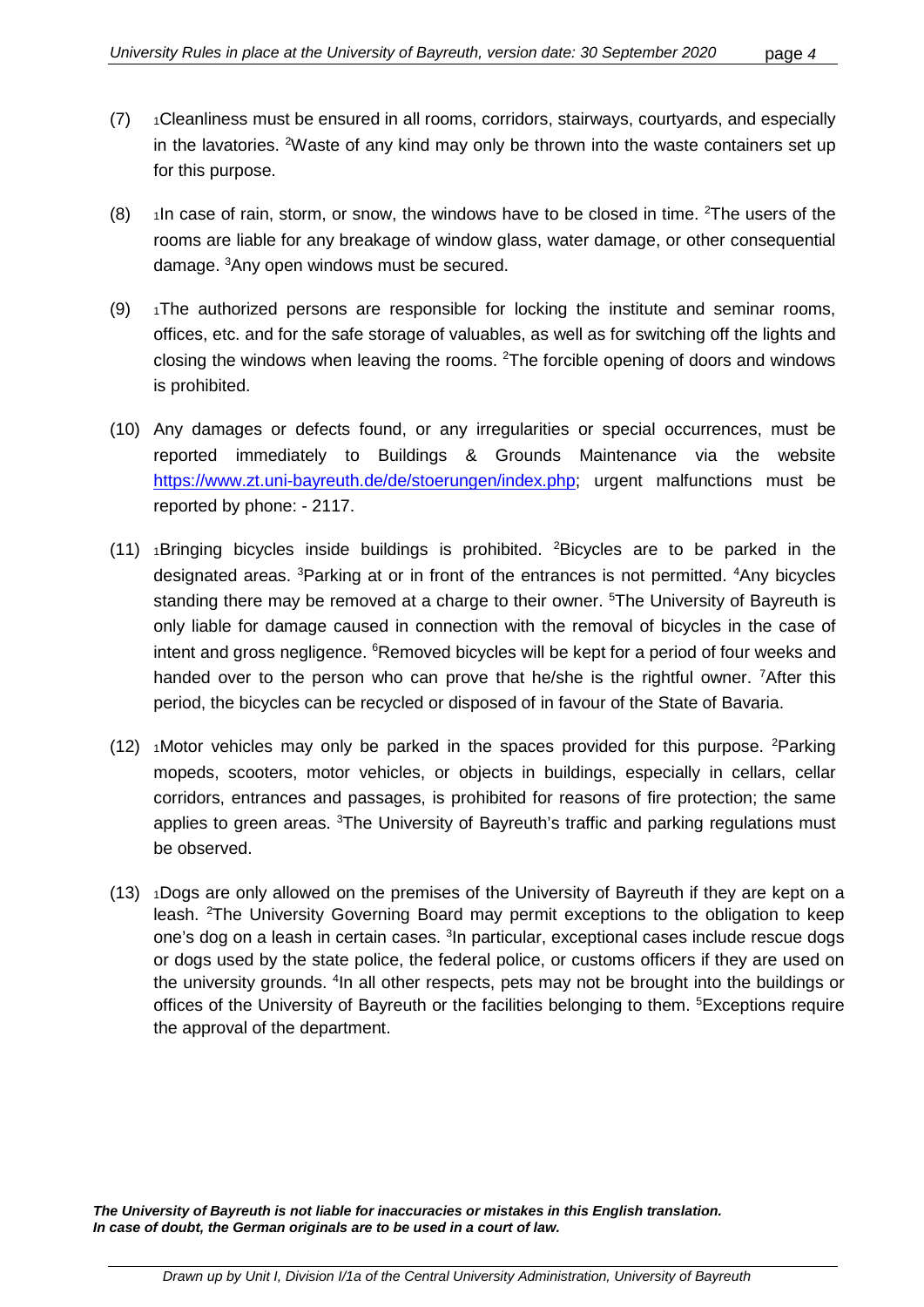#### **§ 5 Activities requiring authorization and unauthorized activities**

- $(1)$  1Any disruption to orderly university operations is prohibited. <sup>2</sup>On land, buildings, and rooms administered by the University, prior written consent or approval by e-mail (permission) from the University is required for the following:
	- 1. the posting of notices or posters or the distribution of leaflets or flyers,
	- 2. the organization of collections or elections,
	- 3. the setting up of information or sales stands or selling goods or collecting orders in other ways,
	- 4. the use of lecture halls or other rooms for events not related to the University itself,
	- 5. live music, performances, or other events,
	- 6. significant structural changes,
	- 7. film, television, video, and sound recordings in analogue or corresponding digital form, to the extent that they are not permitted for use in research and teaching or in general.

<sup>3</sup>There is no legal claim to the provision of rooms or approval. <sup>4</sup>Approval will not be considered if the legal mandate of the University is endangered or a danger to safety, security, or order is to be feared. <sup>5</sup>Approval must be refused if the applicant's objectives conflict with the free democratic basic order or if the organization of the event conflicts with the free democratic basic order in terms of its objectives, content, or form.

- (2) 1Posters, notices, announcements, messages, etc. may only be posted on the billboards or in display cases provided for this purpose. <sup>2</sup>Posters relating to certain events must be removed at the latest on the second day after the event or by the time the posting permit expires.
- (3) 1Begging and hawking, any kind of offering goods for sale, visiting members of the University for the purpose of concluding private business within the buildings of the University, or political activities in speech or writing are prohibited in the buildings and on the premises administered by the University (see §§ 29 - 32 AGO). <sup>2</sup>In accordance with para 1, the University may issue a permit for offering goods for sale.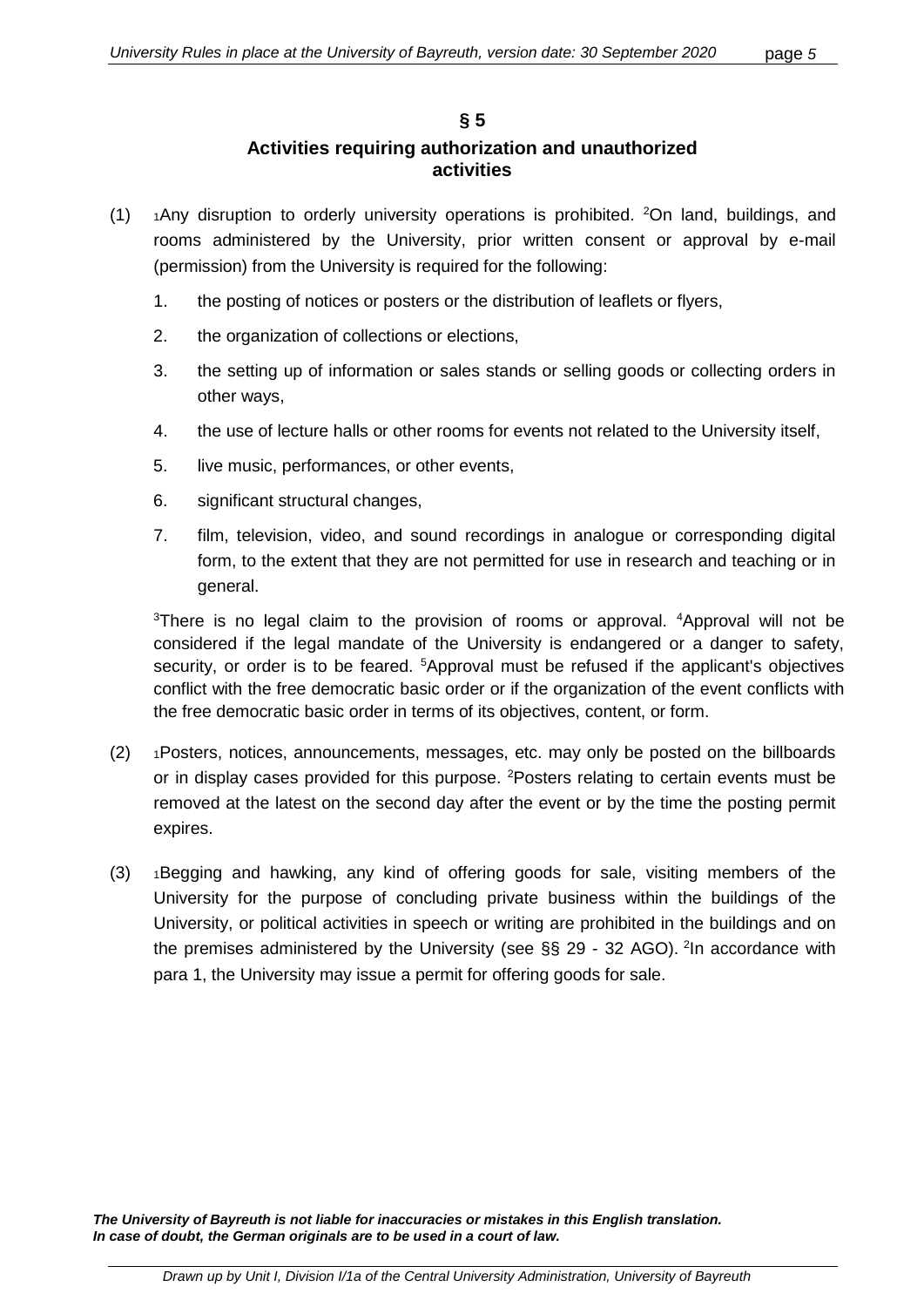- $(4)$  1The use of roller skates, inline skates, skateboards, scooters, etc. in university buildings is not permitted. <sup>2</sup>The use of aircraft (e.g. drones or aircraft models) is prohibited for the land and buildings used by the University, except for teaching and research purposes of the members of the University; using them for teaching and research purposes is permitted after notifying the representative of Buildings & Grounds Maintenance. <sup>3</sup>This also applies to flights over the university grounds using other unmanned aircraft. <sup>4</sup>Exceptions to this may be granted by the site regulations officers under the terms of  $\S 2$ para 3 number 6.
- $(5)$  1 Carrying weapons or dangerous objects is prohibited. <sup>2</sup> Exceptions to this prohibition are made for the police, customs officers, other security authorities, and the security companies commissioned by the University, as long as they are authorized to carry them.
- (6) Within the scope of the present University Rules, it is prohibited for anyone to disparage the freedom and dignity of a human being in word, writing, or gesture, or to use signs or symbols that are in the spirit of or represent anti-constitutional or unconstitutional organizations.
- $(7)$  1The University's land, buildings, and rooms may not be used by unauthorized persons as a place of residence. <sup>2</sup>If the use of university premises by persons not belonging to the University is tolerated as a passageway, this toleration can be revoked at any time.

# **§ 6 Posters**

- $(1)$  1Posters may only be put up in the areas specifically designated for this purpose. <sup>2</sup>Posters put up elsewhere will be removed. <sup>3</sup>Posting a poster multiple times at the same location is not permitted. 4 Posting or putting up advertising media (e.g. boards, columns, etc.), whether movable or immovable, by third parties is only permitted with the consent of the University of Bayreuth. <sup>5</sup>Only materials that can be removed easily and without leaving residue (tacks, poster strips, etc.) are permitted for attaching posters. <sup>6</sup>Whoever puts up posters is responsible for removing them. <sup>7</sup> Posters that refer to events must be removed at the latest two days after the event or by the time the posting permit expires. <sup>8</sup>Irrespective of this, posters are removed at appropriate intervals by the University of Bayreuth.
- $(2)$  1The billboards may only be used by the above-mentioned bodies/institutes according to the headings. <sup>2</sup>In particular, it is not permitted to make announcements, posts, or other communications with political content. <sup>3</sup>Only official announcements, or announcements made by the university administration, faculties, research groups, or central institutes may be placed on billboards in the buildings marked "Amtliche Bekanntmachungen/Universitäts- interne Mitteilungen".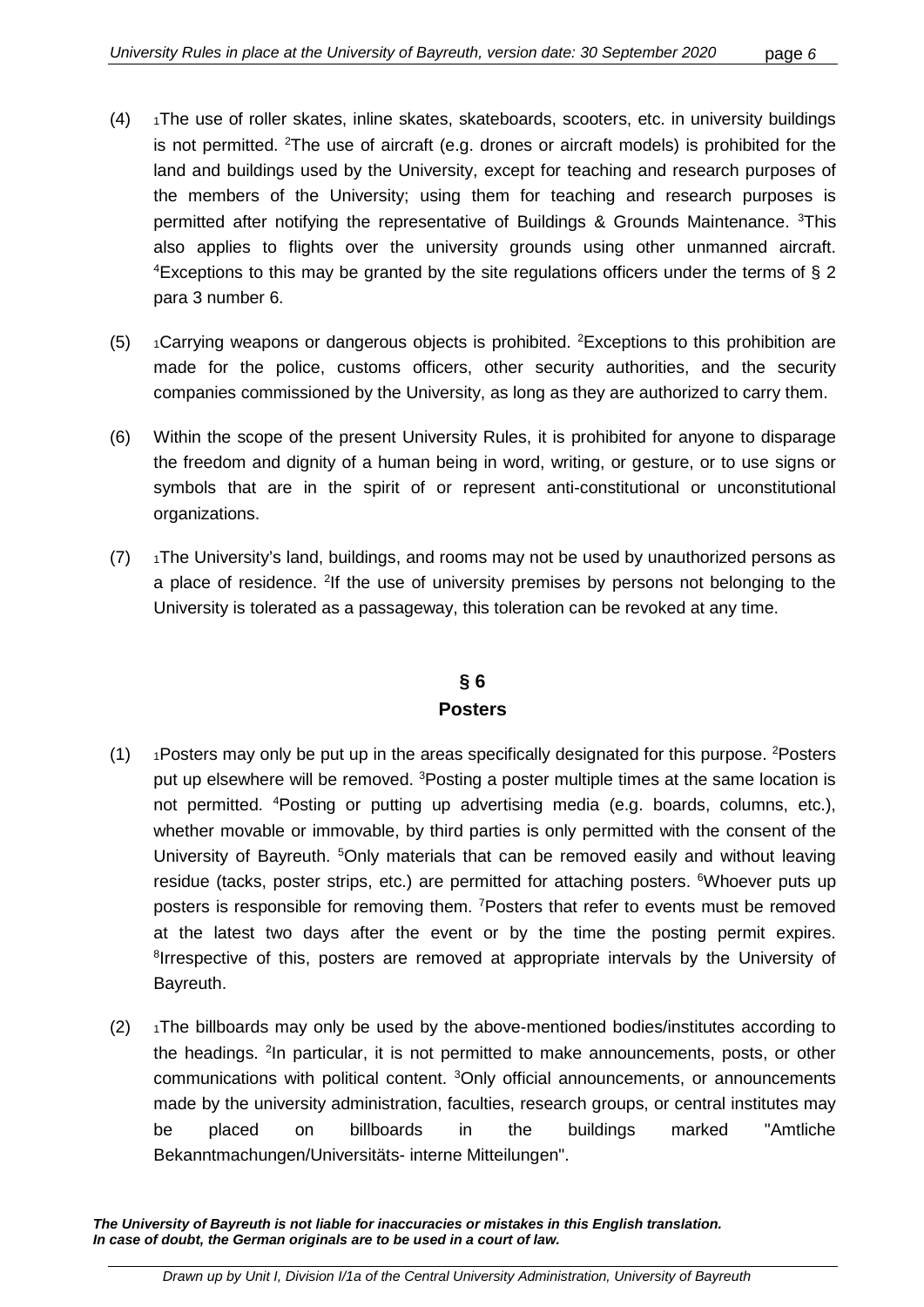4 Notices of events organized by student representatives shall be posted on the notice boards marked with the heading "Studentenvertretungen". <sup>5</sup>Boards with the heading "Veranstaltungen, Konzerte" or the like may also be used by non-university organizers for cultural purposes. <sup>6</sup>Private posters by members of the University shall be restricted to the areas designated for this purpose, which are marked as "Allgemeine Mitteilungen" or "Sonstiges". <sup>7</sup>The advertising pillars at Humanities I and temporary buildings may only be covered by the company commissioned for marketing purposes by the City of Bayreuth (currently Bayreuth Marketing & Tourismus GmbH - BMTG). 8 The advertising pillar at the cafeteria (student pillar) may only be used by the student parliament or the student representatives.

- (3) 1On posters, notices, etc. from third parties, the person responsible (responsible person within the meaning of the Press Act) must be recognizable. <sup>2</sup>If this information is missing, the posters, notices, etc. may be removed immediately.
- $(4)$  1Product and company advertising as well as any distribution of flyers and leaflets is only permitted with the prior written consent of the University of Bayreuth and at the locations mentioned. <sup>2</sup>Removal of the advertising material is subject to a charge.
- $(5)$  1The University of Bayreuth may prosecute violations of the regulations concerning posting or other orders in this context with the following measures:
	- a) A request to comply with the posting regulations in the future and a notification that a violation of the posting regulations is being registered;
	- b) Removal of posters, notices, leaflets, etc., subject to a fee;
	- c) Threat of an exclusion order from the university grounds and its buildings;
	- d) An exclusion order and threat of a criminal complaint for trespassing (§ 123 StGB) in case of violation;
	- e) Reporting of trespassing (§ 123 StGB).

<sup>2</sup>If damage to buildings or facilities is caused by posting, the University reserves the right to file criminal charges for damage to or destruction of objects that serve the public good or the beautification of public paths, squares, or facilities (§§ 303, 304 StGB). <sup>3</sup>Compensation is to be paid for damages incurred. <sup>4</sup>The above-mentioned measures may be taken individually or in combination, irrespective of the gravity of the infringement in question. <sup>5</sup>In case of repeated violations, they can be taken repeatedly. <sup>6</sup>The measures can be taken against the person acting, against the organizer, and/or against the other person responsible for the posting. <sup>7</sup> Expenses and damages can be claimed as a lump sum.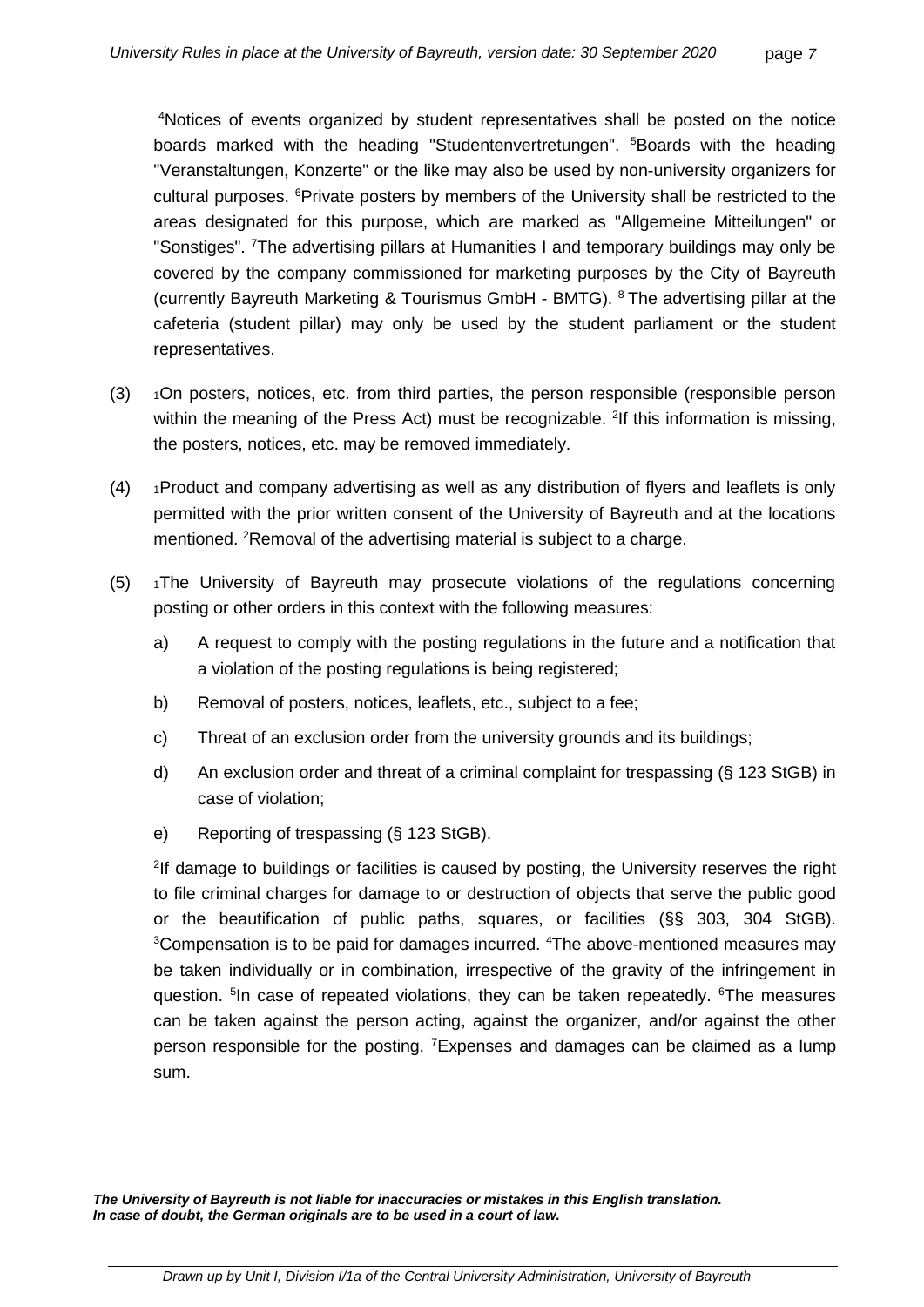#### **§ 7 Lost property**

<sup>1</sup>Items that are found must be given to the mail room, the guard, or to the custodian. <sup>2</sup>After one week, they are forwarded to the central mail room. <sup>3</sup>They shall be retained by the University for a period of eight weeks and shall be handed over to the person or persons who can provide *prima facie* evidence of being the rightful owner. 4 After eight weeks, lost property may be used for the benefit of the State of Bavaria.

#### **§ 8 Lockers**

 $1$  Any daily lockers that are used must be emptied by the user at least a quarter of an hour before the building is closed. <sup>2</sup>The university administration (usually Buildings & Grounds Maintenance) reserves the right to open and empty lockers that have not been emptied in the event of violations of the time of use.<sup>3</sup> The contents can be collected from the central mail room (cf. § 7). 4 After the lockers have been emptied by force, the contents of the locker are stored for a period of eight weeks and then recycled. <sup>5</sup>The State of Bavaria is not liable for loss of or damage to items deposited in the lockers or with the property management or the University Library (except in cases of intent or gross negligence). <sup>6</sup> The user is liable for any damage caused by him or her or the stored items. <sup>7</sup> Misuse or damage will be prosecuted under criminal law. <sup>8</sup>If available, the respective terms of use for lockers (e.g. terms of use for lockers in the reading room of the University Library) shall apply in addition.

#### **§ 9 Punishment of violations**

<sup>1</sup>Punishment of violations of the University Rules is carried out in accordance with the applicable legal provisions. <sup>2</sup>In the event of violation, an exclusion order may be issued at the University's discretion. <sup>3</sup> The University reserves the right to take legal action against the party responsible, particularly in the event of damage.

# **§ 10 General regulatory provisions**

 $(1)$  1The supplementary regulations existing for individual parts of the location, for special facilities, institutes, and laboratories must be observed. <sup>2</sup>Deviating regulations, which are described